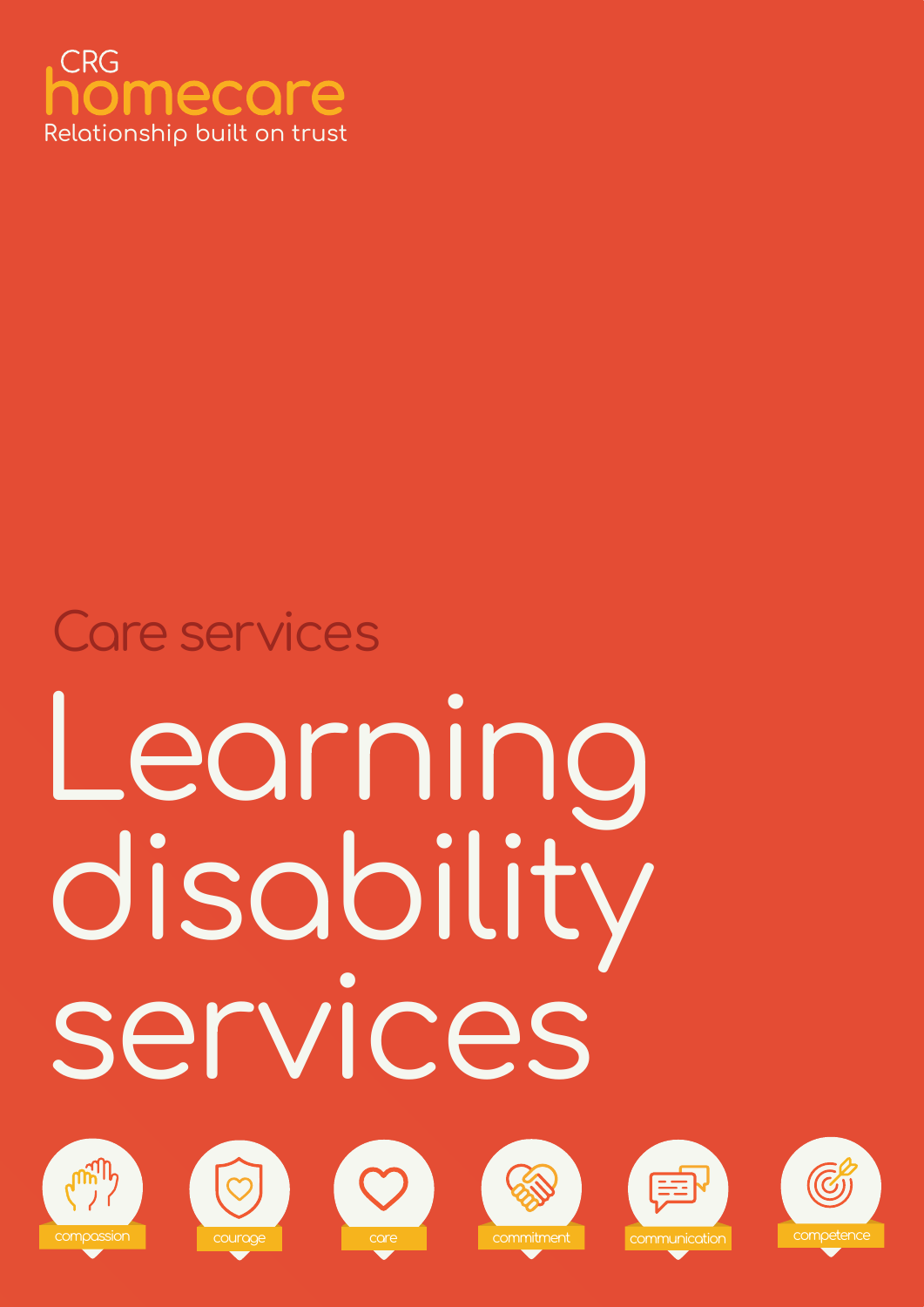## How can CRG Homecare's Support Workers help me?

### Our purpose Services

We provide speciality care to individuals with learning disabilities. Our main aim is to improve quality of life by promoting independence and improving communication and life skills.

Our Support Workers empower individuals to reach their goals, whilst supporting them within the community and accompany them to social groups.

We offer personalised packages of support to help individuals with varying levels of needs. Some individuals may need help socialising or integrating within their community, whilst others may not be able to communicate verbally.

Our Support Workers offers the below assistance to individuals with learning disabilities:



Accompanying to social activities & groups



Administering medication



Personal care such as showering & washing



Accompanying on holiday



Helping with cooking



Support with managing money



Emotional & wellbeing support

## Terry's Story

" I have diabetes and when Kevin my support worker was doing checks in our building, he found me on the floor in my flat. He acted very quickly and without him I wouldn't be here now. I'm so proud of Kevin for doing that and am thankful for what he does for me. "